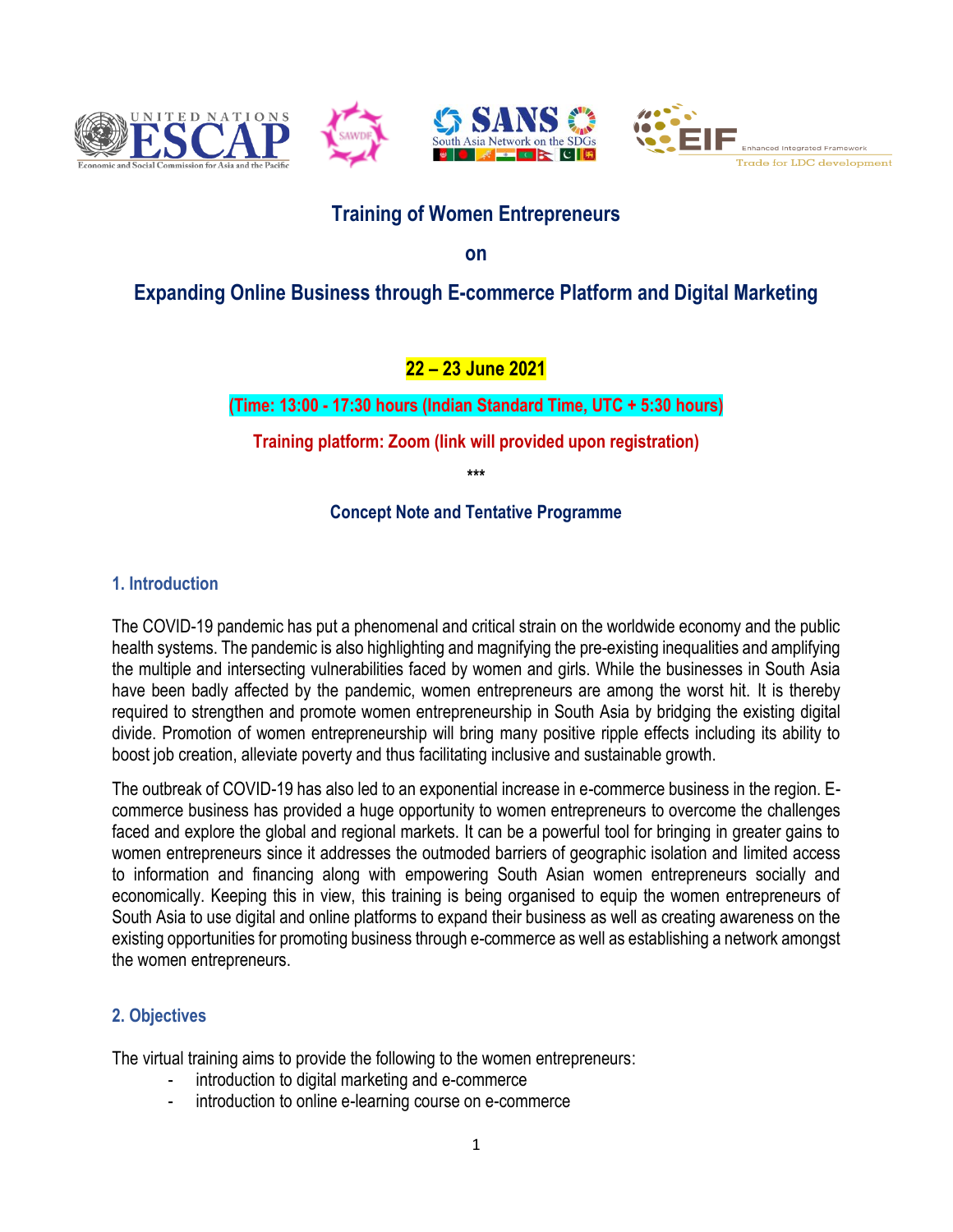- hands-on training on how to register and link their business to an e-commerce platform
- building a network of women entrepreneurs and provide opportunity to display their products and services to fellow participants.

#### **3. Registration**

 $\overline{\phantom{a}}$ 

All the women entrepreneurs who are interested to attend this online training, need to register in advance at the below mentioned link. Upon successful completion of the registration, the participants will be shared the meeting details of Zoom app via an email to join the training.

**Click here to register<https://forms.gle/p67LXt86nv35MmnU8>**

#### **4. Prerequisites for women entrepreneurs**

Since this is an online training, the participants are required to have an email account and a laptop/desktop/smart phone etc. with internet connectivity. The training will also include a hands-on session on how to register and link with the e-commerce platform [\(www.wesellonline.com](http://www.wesellonline.com/) ), thus you will need to keep soft copies of the following available (*they will be required to be uploaded during training session*):

- i) Identity proof issued by National agency
- ii) Soft copies of pictures of products/services offered, if any and their prices or any brochure
- iii) Company/firm/business profile

UNESCAP has developed an online e-learning course on digital marketing and e-commerce available on [www.unescap.wesellonline.org/](http://www.unescap.wesellonline.org/)elearning for all those who register. You are expected to complete this elearning course before joining this virtual training. You will get a certificate upon completion of this online elearning course.

**5. Tentative Programme (Indian Standard Time, UTC + 5:30 hours)<sup>1</sup>**

**Before joining the training, please make your login ID/display name as: First name, Last name and Country.**

| Day 1 Training: 22 June 2021 (Tuesday) Indian Standard Time |                                                                                      |  |
|-------------------------------------------------------------|--------------------------------------------------------------------------------------|--|
| $12.45 - 1.00$ PM                                           | Virtual training room opens for access to participants<br>Housekeeping announcements |  |

**<sup>1</sup> Please note that the time given is Indian time and you are requested to look at your corresponding national time zone to join on time.**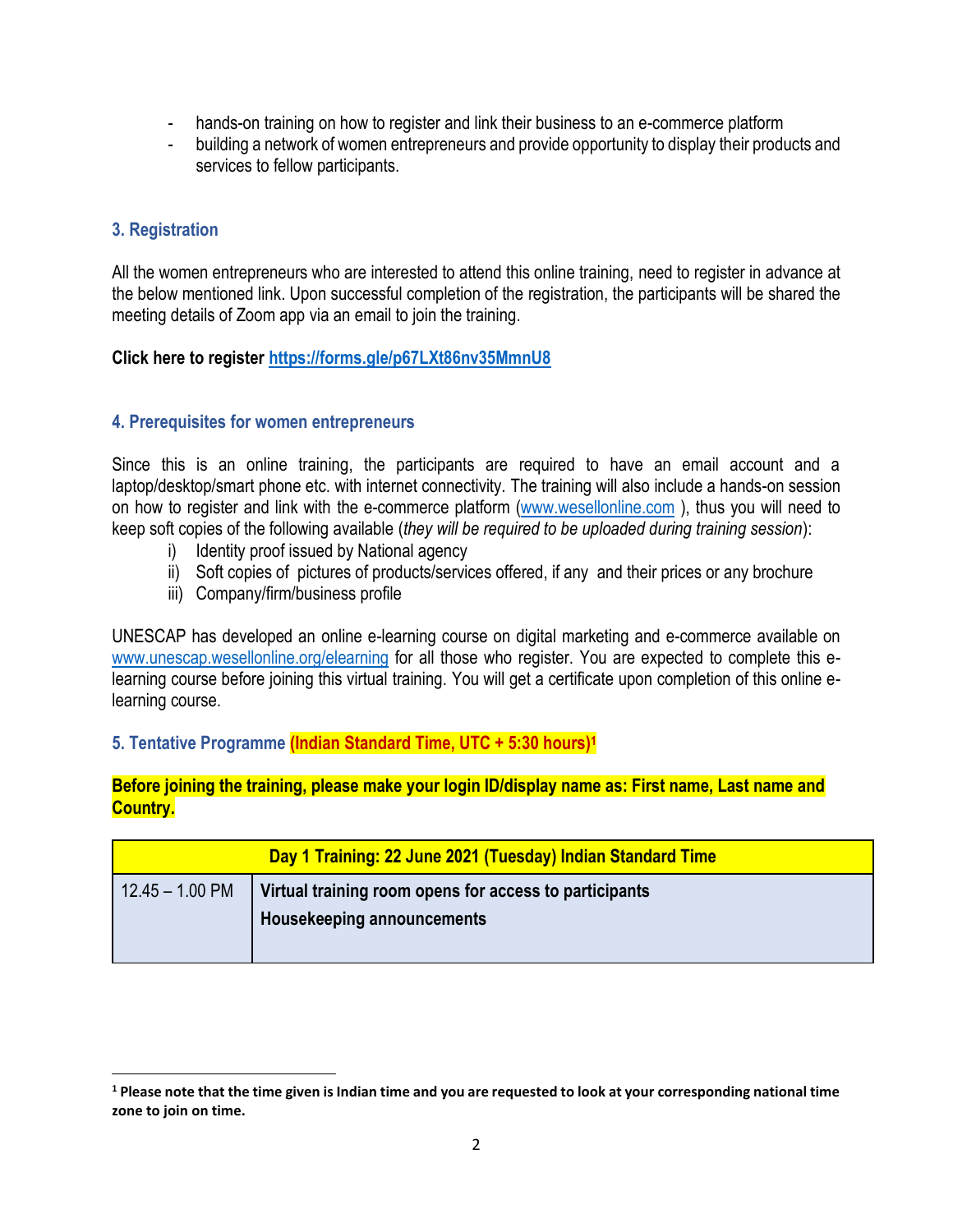| 1.00 - 1.20 PM                           | <b>Inaugural Session</b>                                                                                                                         |  |
|------------------------------------------|--------------------------------------------------------------------------------------------------------------------------------------------------|--|
|                                          | <b>Opening Remarks:</b>                                                                                                                          |  |
|                                          | Mr. Adnan Aliani, Officer in Charge, UNESCAP SSWA, New Delhi<br>$\bullet$<br>Dr. Ratnakar Adhikari, Executive Director, EIF, Geneva<br>$\bullet$ |  |
| 1.20 - 2.00 PM                           | Session 1: Introduction on online e-learning course and pre-training quiz                                                                        |  |
|                                          | Dr. Rajan Sudesh Ratna, UNESCAP SSWA, New Delhi<br>$\bullet$                                                                                     |  |
| 2.00 - 3.15 PM                           | Session 2: Introduction on e-commerce and digital marketing                                                                                      |  |
|                                          | Ms. Deepali Gotadke, Resource Person UNESCAP                                                                                                     |  |
|                                          | Followed by Q&A                                                                                                                                  |  |
| 3.15 - 3.30 PM                           | <b>Networking break</b>                                                                                                                          |  |
| $3.30 - 5.00$ PM                         | Session 3: Linking to social media platforms for digital marketing and e-commerce.                                                               |  |
|                                          | Creating account and using Facebook, Instagram, WhatsApp, Pinterest,<br>(i)                                                                      |  |
|                                          | LinkedIn, Twitter, etc.<br>Hands-on training to join social media platforms.<br>(ii)                                                             |  |
|                                          |                                                                                                                                                  |  |
|                                          | Ms. Deepali Gotadke, Resource Person UNESCAP                                                                                                     |  |
| 5:00-5:25 PM                             | <b>Break out session.</b>                                                                                                                        |  |
|                                          | (Participants can connect with fellow women entrepreneurs & display their products<br>and services)                                              |  |
| 5.25 - 5.30 PM                           | Recap and conclude for the day                                                                                                                   |  |
|                                          | Dr. Rajan Sudesh Ratna, UNESCAP SSWA, New Delhi                                                                                                  |  |
|                                          |                                                                                                                                                  |  |
| Day 2 training: 23 June 2021 (Wednesday) |                                                                                                                                                  |  |
| $12.45 - 1.00$ PM                        | Virtual training room open for access to participants                                                                                            |  |
|                                          | <b>Housekeeping announcements</b>                                                                                                                |  |
| $1.00 - 2.30$ PM                         | Session 4: Hands-on training and interactive session for registering<br>to<br>www.wesellonline.org                                               |  |
|                                          | Ms. Deepali Gotadke, Resource Person UNESCAP<br>$\bullet$                                                                                        |  |
|                                          |                                                                                                                                                  |  |
| $2.30 - 3.45$ PM                         | Session 5: Creating product catalogue and uploading profile as an entrepreneur on<br>www.wesellonline.org                                        |  |
|                                          | Ms. Deepali Gotadke, Resource Person UNESCAP<br>$\bullet$                                                                                        |  |